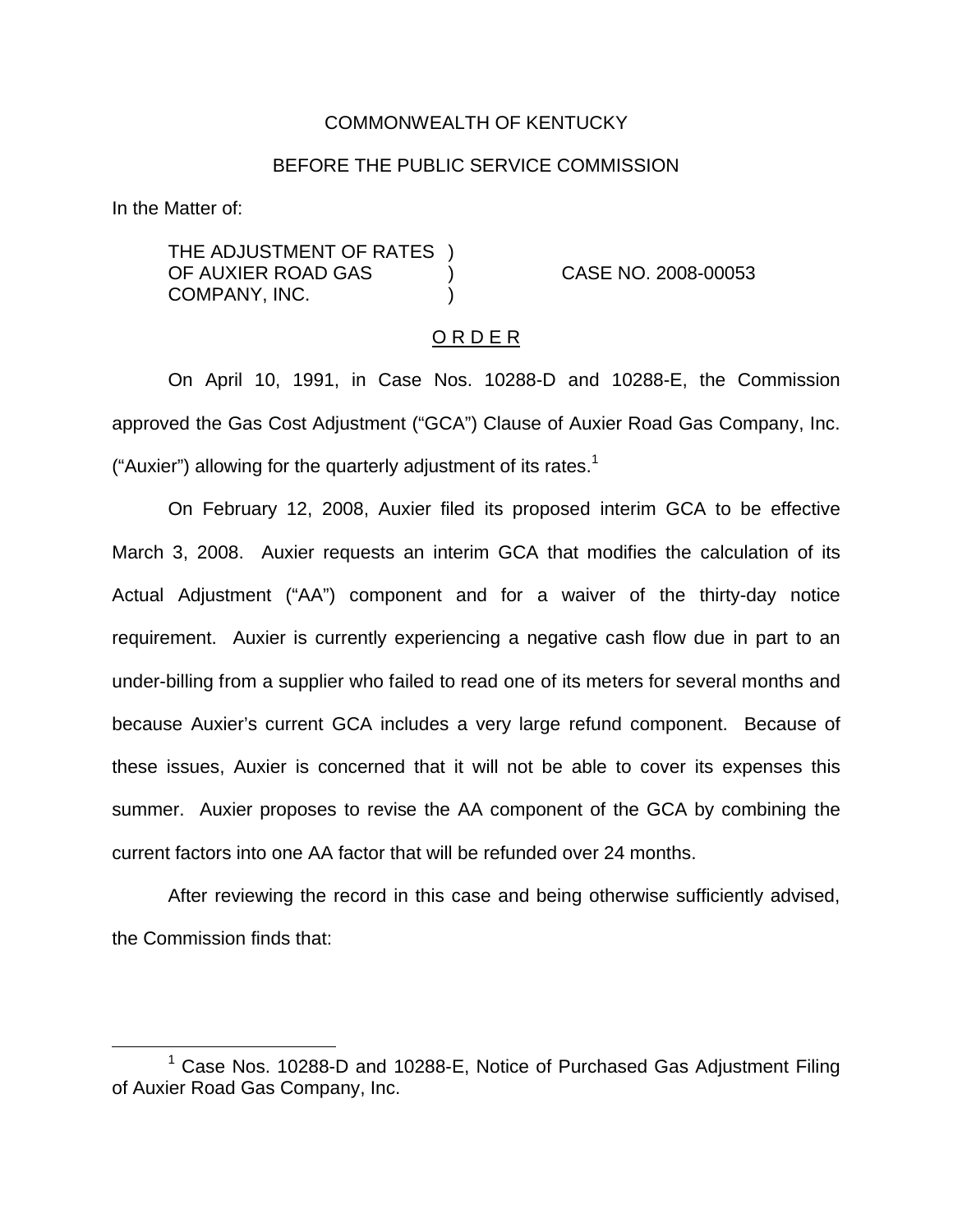1. Auxier's notice includes revised rates designed to pass on to its customers its expected change in wholesale gas costs.

2. Auxier's notice sets out an Expected Gas Cost ("EGC") of \$10.1735 per Mcf, which is no change from its prior EGC.

3. Auxier's notice sets out no current refund adjustment.

4. Auxier's notice sets out a current quarter actual adjustment ("AA") of (\$.6788) per Mcf. Auxier's notice sets out a total AA of (\$.6788) per Mcf. Auxier proposes this AA based on a review of previous quarterly AAs. For each factor from the prior periods, Auxier calculated the amounts remaining to be either collected or refunded. These remaining amounts were combined and spread over 24 months to generate a new revised AA factor.

5. Auxier's notice sets out a current quarter balance adjustment ("BA") of \$.0022 per Mcf. Auxier's notice sets out a total BA of (\$.0289) per Mcf, which is no change from its previous total BA.

6. Auxier's gas cost recovery rate is \$9.4658 per Mcf, which is an increase of \$2.2927 per Mcf from its previous rate of \$7.1731.

7. The rates in the Appendix to this Order are fair, just and reasonable, and should be approved for billing for service rendered by Auxier on and after March 3, 2008.

# IT IS THEREFORE ORDERED that:

1. Auxier's request for an interim GCA is approved.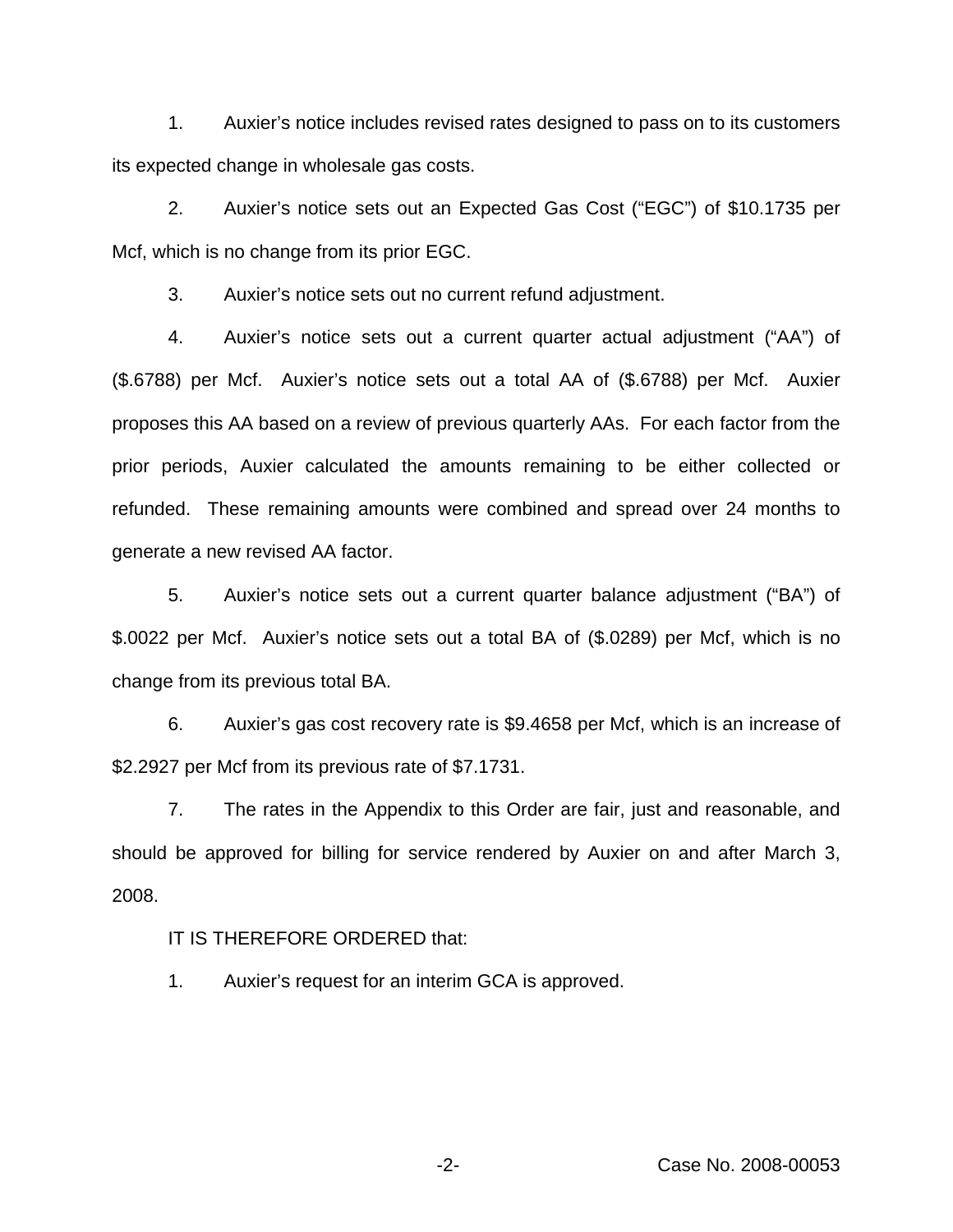2. Auxier's request to shorten the notice period from thirty days to twenty days is approved.

3. The rates in the Appendix, attached hereto and incorporated herein, are approved for billing for service rendered on and after March 3, 2008.

4. Within 20 days of the date of this Order, Auxier shall file with this Commission its revised tariff sheets setting out the rates approved herein.

Done at Frankfort, Kentucky, this 29<sup>th</sup> day of February, 2008.

By the Commission

ATTEST: